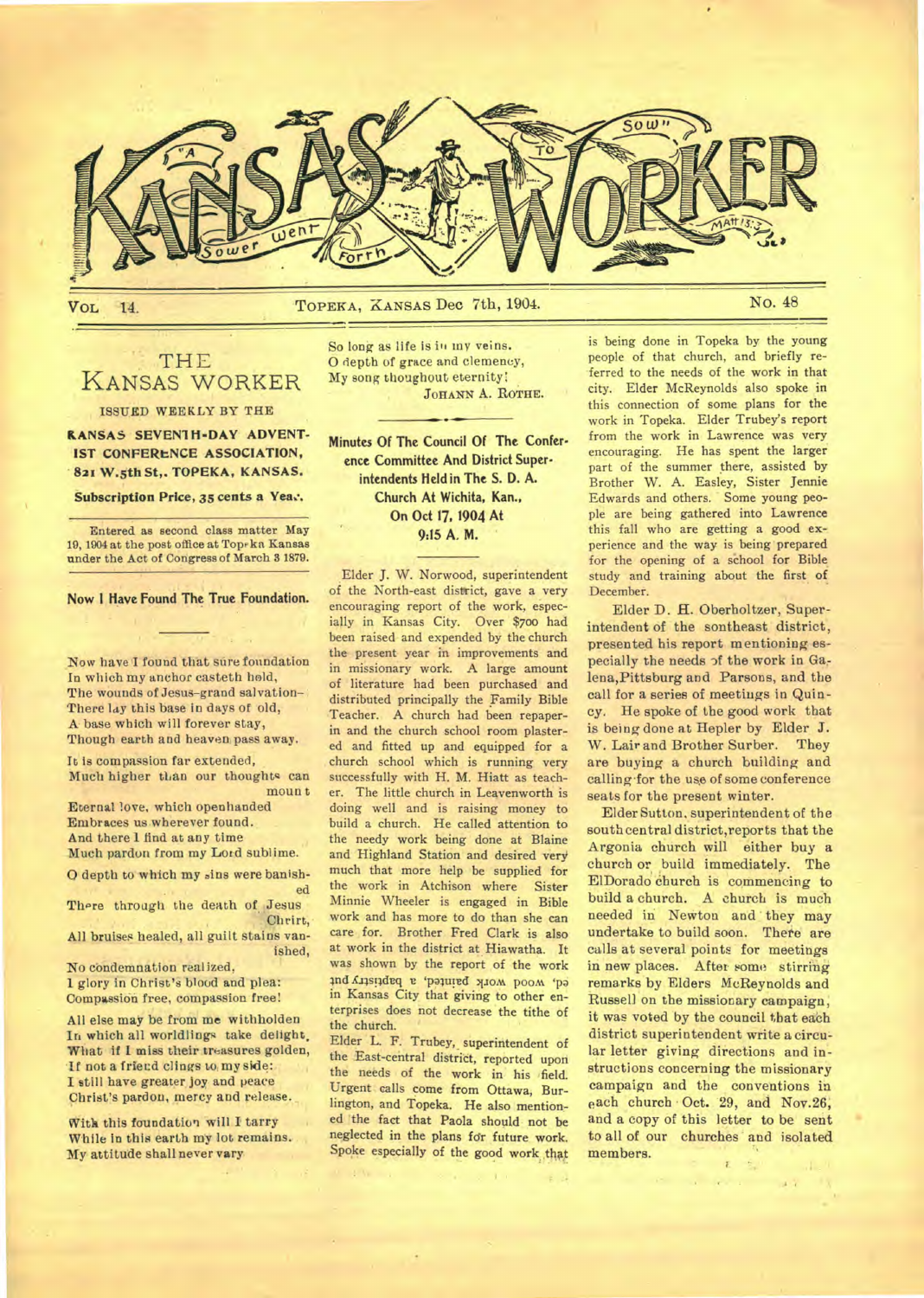The committee of the Object Lesson work reported as follows:— That beginning with the month of December a vigorous effort be made to sell all the books now on hand, that they be proportionally divided according to the membership in each district, and that the German and Swedish books be turned over to the workers in those tongues and proportionally divided, and that the Danish books be exchanged if possible for English, and that each individual become responsible to the church for the books taken. Also that the superintendent of each district look after the unsold books in each district, and see that each person sells, or at least pays for the books he has taken.

Elder T. F. Thorn, superintendent of the south-west district, made a brief report. He spoke of the good work done by Sister Lizzie Sutton in Great Bend, and the need of work in Dodge City. Many calls for work in new fields are coming in from points in the district.

The question of a Religious Liberty man was taken up and after some discussion, Elder A. R. Ogden was chosen for this work, not to sepnd his entire time in it, but to be prepared to go to a call or to meet an emergency.

To be continued,

J. G. **HANHARDT,**  Sec'y of Conf. Com.

#### **Biographical Sketch Of Mrs. C. W. Hardesty.**

Sister Hardesty's maiden name was Etta 0. Rice. She was borne at Rochester, Vermont, Feb. 27, 1864. She died of tuberculosis of the bowels November 22, being forty years, eight months, twenty-five days old.

When she was about five years of age her people moved to Northwood, Iowa, where they lived for about sixteen years. During this time Sister lfardesty became a teacher. In the school where she taught her first term she remained as teacher five years. One season she taught in Wisconsin. She taught eleven terms altogether.

When she was about twenty-one years of age she moved to Kansas, where her two brothers were en-

gaged in newspaper work. For several years she assisted them in editorial and other work. About this time her religious experience began. Sister Barnes, of Topeka, met her at a hotel in Wichita and loaned her a copy of"Daniel and the Revelation." Shortly afterwards she began the observance of the Sabbath, entirely from the reading of this book and her Bible.

She was called to Topeka in the fall of 1895 by the Kansas Conference. Here she remained three years as editor of the **KANSAS WORKER** and corresponding secretary of the Tract Society. During this time she was married to Brother C. W. Hardesty, and in August 1898 they went to Arkansas. Sister Hardesty's health had begun to fail, and they went to Arkansas that she might obtain rest from her office work. She attended the Arkansas Camp-meeting, and was elected secretary of the Tract Society and treasurer of the Con-<br>ference. As the Conference was As the Conference was small and the Tract Society work not very extensive, it was thought by those who urged the work upon her, that it would not take very much of her time. Brother Hardesty was engaged in canvassing, and Sister Hardesty, desiring to do something to advance the cause which she so dearly loved, consented to take the secretary's work for the first year without remuneration. But the work proved heavier than was anticipated,indeed she could hardly help making the work heavier. Seeing the great need of help in this young and weak Conference, she began to correspond with those who needed encouragement, and very soon she was doing more work than her health would warrant. Still she continued without compensation during the first year. The second year she worked for five dollars a week, but at the close of the year returned twentyfive dollars to the Conference. Thus she continued for nearly four years, until in the spring of 1902 failing health obliged her to give up her work entirely. She has never been able to do any wcrk since. At this time Brother Hardesty was called to Des Moines, Iowa, to act as state agent for the Tract Society. Here Sister Hardesty received treatment

at the Iowa Sanitarium. Last spring she came to the Nebraska Sanitarium, while Brother Hardesty was called to serve as state agent for the Kansas Conference. At this time her life was dispaired of, but she rallied so that her husband was able to continue his work during the summer. More than two weeks ago it was feared she could not live until her husband could reach home, but contrary to all expectations she has continued from day to day, suffering greatly , until relief came.

Sister Hardesty's christian experience has been clear and steadfast. She has been an earnest worker in the cause which she so dearly loved. In fact, she has given her life unselfishly for the good of others. She has always had a very deep interest in the young people, and has labored to the extent of her power for their conversion and general welfare. She continued to have the young people in mind up to really the last day of her life, and especially requested that the song "Are you Within the Fold" be sung at her funeral, as her dying exortation to the young people. Her hope in Christ was bright. No hint of doubt in regard to the third angel's message has ever seemed to enter her mind. She was perfectly resigned to be laid away until the Life-giver shall come. Her friends mourn not as those without hope, but knowing that she sleeps in Jesus, and that God's blessing is pronounced upon her. She rests from her labors and her works do follow her.

Her brothers have recently been to see her. Of near relatives only husband and two daughters were present.

**COLLEGE VIEW NEBR.** Nov. 23.

## Field Reports.

## **Work In Wichita.**

The Sanitarium is progressing nicely. The beautiful fall weather has been especially favorable to the prosecuton of the work of building and this opportunity has been improved with much diligence to accomplish everything possible while we can work.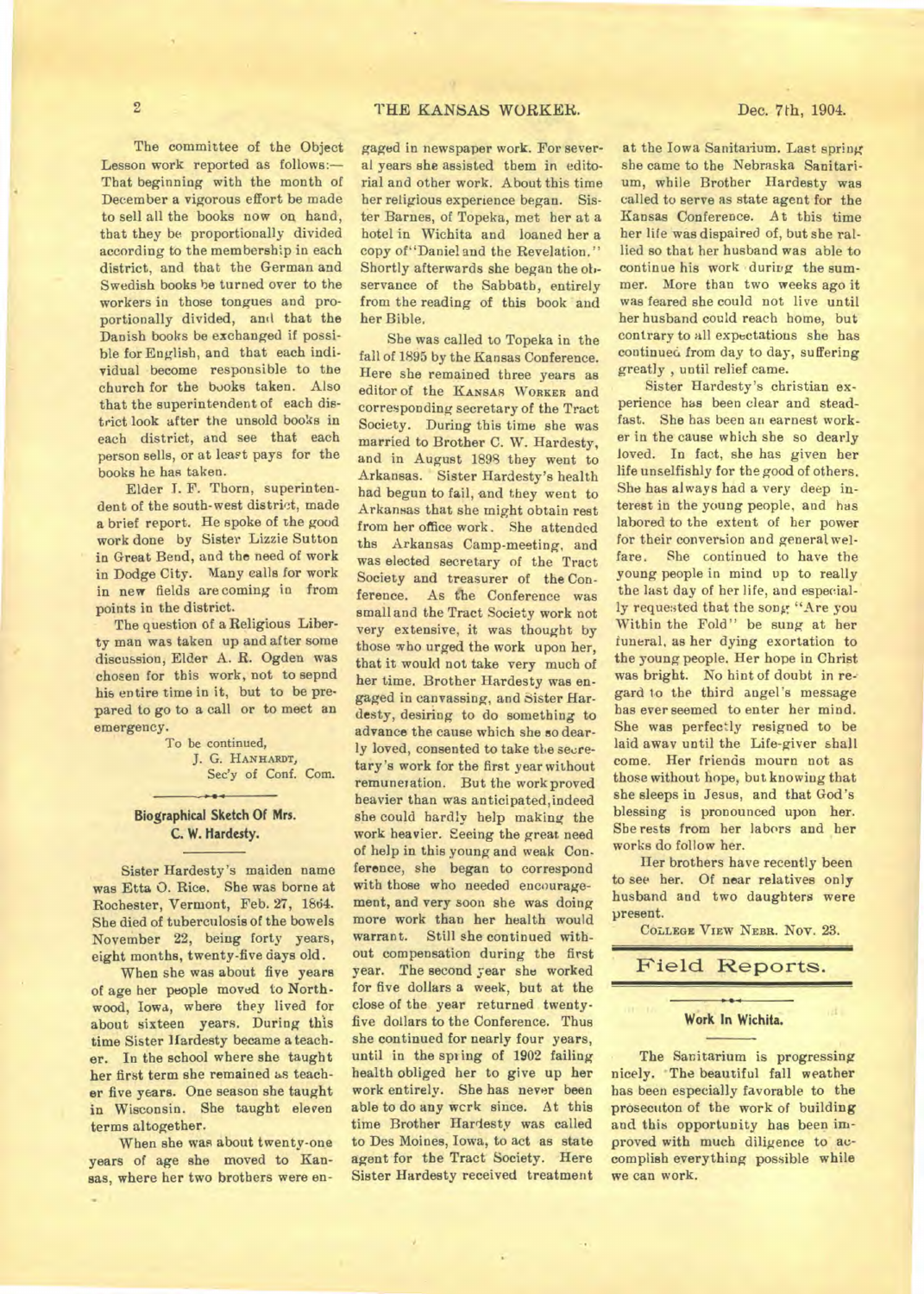In harmony with the consent of our people at camp-meeting this autumn we proceeded to secure money on the strength of their pledges which are due in 14 months from tl•e date of the camp-meeting and as the promises of the people of the City of Wichita have been about as well fulfilled as those made by our people, each having paid in about the same amount,about \$5000, it was deemed safe by the board of trustees to depend upon their promises also and secure money enough to finish up the building and put it in shape to begin work . Only a part of the building can be furaished and no elevator can be put in.

We wish to be fully understood that in securing this money,we have not involved the conference but only the property, the building and the land, and it was voted that all money paid in on pledges now in hand shall be sent to the Conference treasury at Topeka and applied in no other way than to meet this loan made on the property. This applies to what the city pays as well as to our people's pledges.

Mark this also that the interest on the money secured is less than the rent we are now paying for the old house we are hampered up in where we are. If you condemn this move as unwise, we ask you to stop first and consider that to pursue any other course meant-first to secure at least half of this amount to pay up present bills for machinery and the heating plant, then to board up the doors and windows, close up all work and wait a whole year and continue the work in the small cramped old house in the city at a cost in rents of \$800. per year, with no facilities to train a class. This course would cause the city to look upon the enterprise as dead and make it very hard for those who are working so nobly to raise their part of the money, to do any thing.We are sure that our people who have any clear ideas of business will justify the Trustees in the course they have taken. If all who made pledges at the Newton camp-meeting in 1903 and between then and the last camp-meeting will come up and pay these at once, it will enable us to turn over about \$1500. on the loan that is made and thus cut down in-<br>terest. Please do not condemn the Please do not condemn the

board till you have fulfilled your promises.

The action now taken will enable as to start a nice training class in January. Those desiring to take the course sbould write to Dr. B. E. Fulmer,Medical Supt.,321 North Market Street, Wichita, Kansas.

There were present at the meeting when this action was taken, six of the nine Trustees. The others were notified but failed to reach the meeting. The Trustees present were L. F. Trubey,chairman of the Board, H. S. Osterloh, John R. Ogden, H. E. Kirk, L. C. Christofferson and C. McReynolds; also by invitation, Dr. Fulmer, N. B. Emerson and I. A. Crane. All took part freely in the discussions,the Trustees only voting. The vote on all actions pertaining to the above was unanimous.

C. **MCREYNOLDS.** 

#### **The Winter Term At Union College.**

The Winter term begins Wednesday, December 7. New classes in Bible Doctrines, Logic, Typewriting, Physics, and Civil Government will be formed. The Church School Training Class will begin the study of the history of Christian education, using Sutherland's "Living Fountains." The Ministers' Training Class will consider subjects that can easily be taken up by those who enter December 7. • In Bible there are Old Testament History, New Testament History, and Daniel and the Revelation, to choose from besides Bible Doctrines. There are two classes in each grade of Arithmetic and Grammer, and others will be formed if needed. Individual work is done in penmanship, hence new students can easily take up that subject. The same is true of the Music Department.

There will probably be no Special Course this year, the presidents of the various conferences desiring to hold institutes in their own conferences. Hence the strength of the faculty can be devoted entirely to their regular work. The College affords an excellent opportunity for study in various departments, and we trust a large number will avail themselves of these advantages. Students will be allowed to select their studies in harmony with their needs, under the aid and direction of the faculty. The tuition for regular work is \$4.00 per month. Expenses of the College Home, including board,

amount to about \$11.00 per month. For full information, address the President of Union College, College View, Nebraska.

### **The Sabbath-school Convention At Lamed.**

The second Sabbath-school convention held in the southwestern part of the state was held at Larned, Sabbath and Sunday Nov. 19 and 20. There are only three families of our people living at this place but several of the brethren and sisters came in from Kinsley, Fellbsurg, Burdett and Great Bend. The weather was very favorable for this gathering and over fifty enjoyed the privilege of attending and receiving the blessing of the Lord in this good meeting.

The many interests of the Sabbathschool and Young People's work were quite fully covered by the papers and discussions. Elder I. F. Thorn presented a few remarks on the importance of, and benefits to be gained from, general gatherings, citing to the experiences of Israel and of the early christ ians in Paul's time. These general gatherings are a source of strength and encouragement, as well as a means of fostering a spirit of unity and brother ly love among the scattered members.

Valuable assistance in this meeting was also rendered by Elder A. E. Johnson and Brother 1. C. Sultz. At the close of the regular program, the question box was opened and many important questions were read and answered. Preaching services were conducted each evening, and **on** Sunday one dear young brother was buried with his Lord in baptism. The Spirit of God drew very near throughout the entire meeting and all who were there received a soul-refreshing from above, returning home much encouraged and fully determined to press on in the work. May God's blessing rest on this part of the great harvest field.

MRS. DORA MEYER.

#### **Furnishing.**

The time is near when we will want to place furniture in the new Sanitarium. 1 notice in a recent issue of the Pacific Union Record that our churches in the small conference of Southern California are furnishing 16 rooms in the new Sanitarium in Los Angeles all complete with the necessary furniture bedding etc. If 16 of the nearly 100 churches in Kansas will each furnish